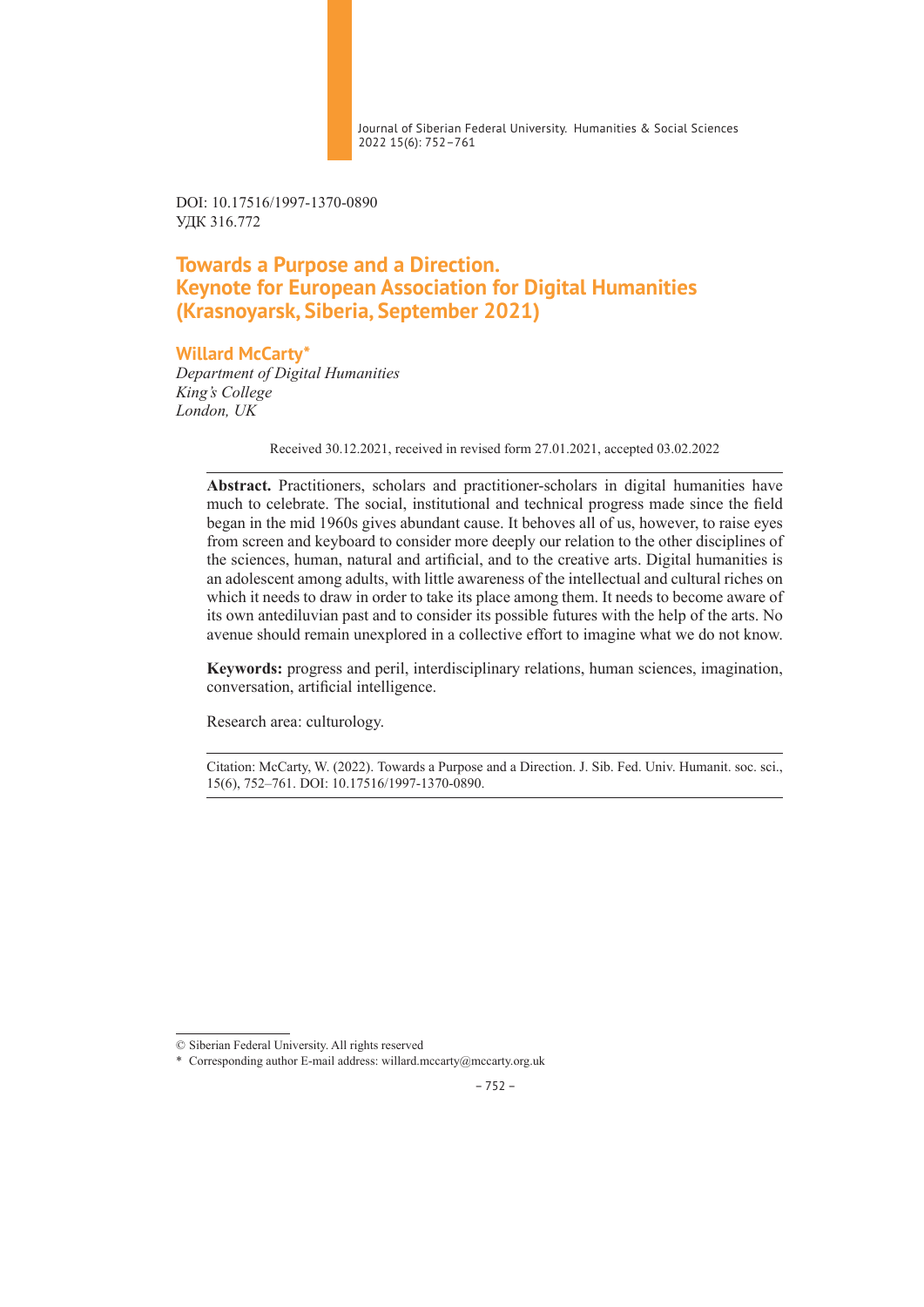## **На пути к Цели и Направлению. Основной доклад для Европейской ассоциации цифровых гуманитарных наук (Красноярск, Сибирь, сентябрь 2021 года)**

### **В. Маккарти**

*Кафедра цифровых гуманитарных наук Королевский колледж Великобритания, Лондон*

> **Аннотация.** Практикам, ученым и ученым-практикам в области цифровых гуманитарных наук есть что отпраздновать. Социальный, институциональный и технический прогресс, достигнутый с момента начала работы в этой сфере в середине 1960-х годов, дает множество оснований для этого. Однако всем нам надлежит оторвать глаза от экрана и клавиатуры, чтобы глубже рассмотреть наше отношение к другим научным дисциплинам: гуманитарным, естественным, а также к творческому искусству. Цифровые гуманитарные науки – это подросток среди взрослых, мало осведомленный об интеллектуальных и культурных богатствах, которые ему необходимо использовать, чтобы осознать собственное допотопное прошлое и рассмотреть свое возможное будущее с помощью искусства. Ни один путь не должен оставаться неисследованным в коллективных усилиях представить то, чего мы не знаем.

> **Ключевые слова:** прогресс и опасность, междисциплинарные отношения, гуманитарные науки, воображение, беседа, искусственный интеллект.

Научная специальность: 24.00.00 – культурология.

A decade ago, in the question period after a lecture, I was asked where I thought we would be with computers in twenty years' time. I've continued to ponder this question: not for what the future would bring (as if it were already determined, and so beyond our influence) but for where I wanted the discipline to be. There were then and are now, of course, many issues on the boil, and so many answers other than my own. When I was asked that question, digital research in the human sciences had already grown beyond my ability to take the measure of; in the intervening years this research has continued to spread and diversify. Nevertheless, I think there is still reason for each of us to ponder matters of disciplinary purpose and direction as best we can: not to define digital humanities (a discipline is not for defining) but to question, shape and direct it.

Such pondering has strengthened my conviction that the physical machine must not be taken for granted, that the machine is where our questioning must begin, $\frac{1}{2}$  and that all the disciplines of the human sciences, $2$  and much else, offer crucial help. We need this help – but on *our* terms. Relative disciplinary ignorance and immaturity make us vulnerable to facile solutions, two especially. One is to succumb to the widely supported fantasy of unqualified progress and so to the belief that the questions of research are for answering rather than deep-

<sup>&</sup>lt;sup>1</sup> I am thus in great sympathy with the mathematical engineer and computer scientist Richard Hamming's conviction in his Turing Award Lecture that «the computer, the information processing machine, is the foundation of our field» (1968, 5), although what we do in our respective fields with it is very different.

<sup>&</sup>lt;sup>2</sup> I use the term 'science' here to denote disciplined interpretative enquiry of all kinds, for which see Lloyd and Vilaça 2020 and McCarty, Lloyd and Vilaça 2021.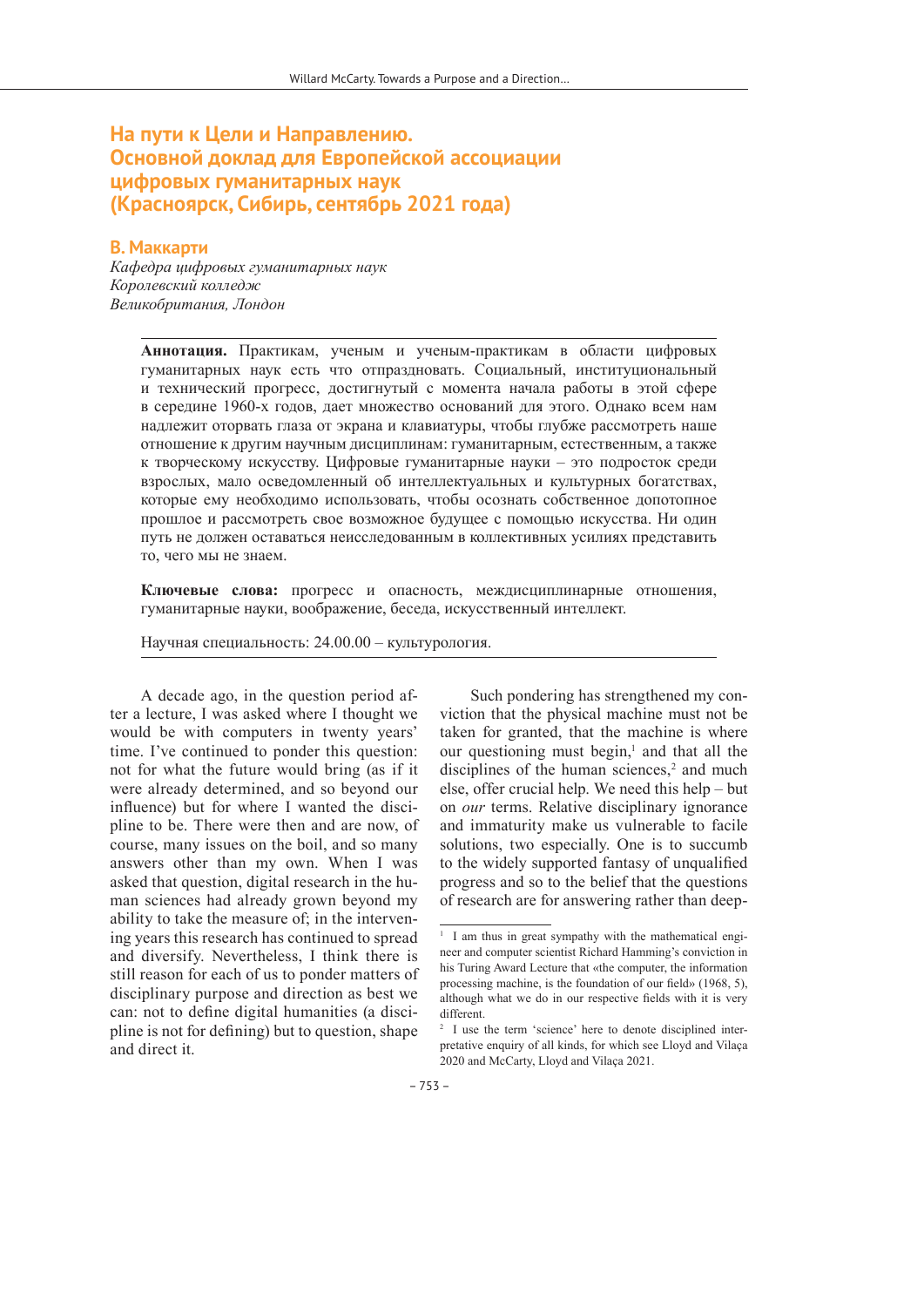ening. The other is to take the purpose and direction of the discipline from somewhere else, surrendering the struggle to someone else's agenda.3 And then, likely beneath critical notice, lurk some bad but stubborn notions about computing that must be weeded out. I'll come back to one of these in particular.

With regards to institutional matters, we've much to be happy about. Conditions were not always so favourable. Thirty years ago the distinguished historian of religion Jaroslav Pelikan made what was then a startling move by proposing that academic status be given to nonacademic research 'staff', such as I then was: «not [as] a matter of courtesy, much less as a matter of condescension, but as a matter of justice and of accuracy» (1992, 62). This has happened: we have moved from feeding on the crumbs that fell off the table of the tenured to take our places among them as colleagues. Such is the *opportunity* we have struggled for and won, with a great deal of help from current fashions. But make no mistake: ours is not a sinecure but an opportunity to show our colleagues in other disciplines that the investment they have made in our thing at the expense of spending it elsewhere is paying off, not merely in large grants and the like but in ways that will last. So I must ask: what are we doing with this opportunity while we still have it, before it slips away or goes stale?

The theme of this conference, «Interdisciplinary perspectives on data», brings me to that question by way of the great Australian ethnographic historian Greg Dening's metaphor of the disciplines:

Where once we thought a discipline – history, say, or politics, or even economics – was at the centre of things by having a blinkered view of humanity, now we realise that we are all on the edge of things in a great ring of viewers.4

What, then, do we do, within that nexus of relations? What do we have to contribute and to learn?

Here's my train of thought in response to that.

I think we have a fairly good start on understanding the input end of the machine (that is, digitalisation of data, including how to encode these data) and on developing tools for manipulation, analysis, visualisation and so on. But do we have a good theory of the data, to account not only for that which we successfully translate into computable form but especially for that which does not survive, and perhaps could, after a suitable change of mind and/or machine? Or are we still brushing the losses under the carpet, calling them 'residue'?5 Then there's the middle and the final stages of computing. I strongly suspect that we have very little grasp of them, that is, of the events within the black box between input and output (McCarty 2021; Winner 2003), and then of the recursive interactions between enquirer and machine, from output back to input, to more output and so on. On that latter point, Marvin Minsky pointed many years ago to the three-way relation between real-world artefact, the computational model of it and the modeller (Minsky 1965). Have our theories of modelling taken account of that, especially in relation to all that goes on with and *within* the modeller? And there's more: how about the social context within which the modeller is working? Much to be done – although I suspect – and hope – that much of this is already underway. But let me proceed as if the abyss of my ignorance were not as large and deep as I suspect it is.

Three problems to work on, then: (1) a theory of digitalisation that would fit into *A Very Short Introduction*-style booklet and be comprehensible to students and colleagues alike; (2) an accessible account of as much as is knowable concerning the structure of and events within the system software and hardware of that black box; $6$  and (3) a better idea of what happens when we work with the machine,

<sup>3</sup> For the dangers of this see the «Polemical Introduction» to Frye 1957, 12–13.

<sup>4</sup> Dening 1998, 139. For the very Australian metaphor see McCarty 2006, 9.

<sup>5</sup> On 'residue' see McCarty 2012 and 2014; McGann 2004, 201–4.

<sup>6</sup> A crucial qualification: even if achievable, an account that lives up to Thomas Sprat's ideal, of «a close, naked, natural way of speaking» (1667, 113) would explain away rather than explain the crucial role of enchantment by an indecipherable technology (Gell 1992).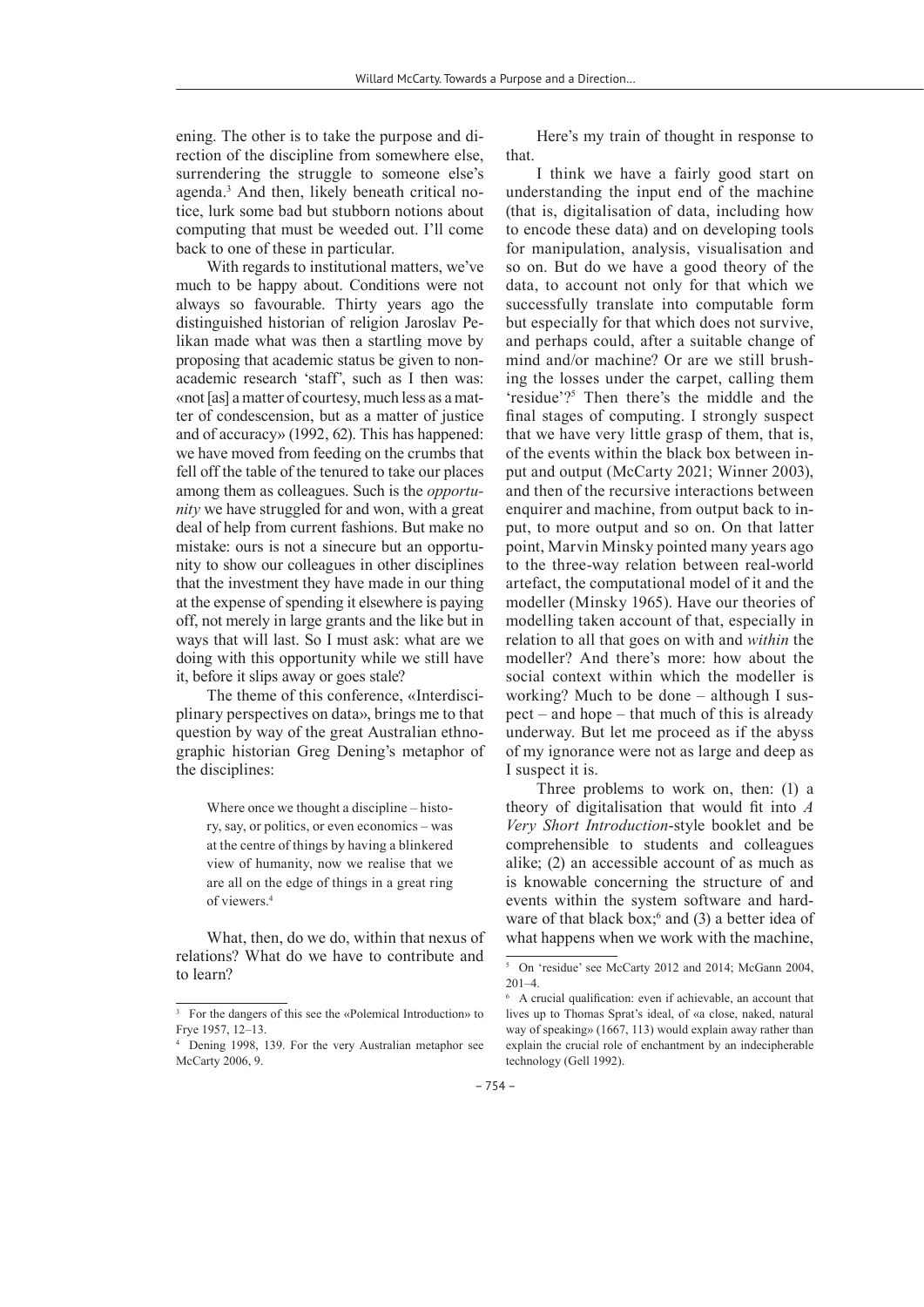materially, cognitively, psychologically, intellectually, within its social nexus.

Although there is more to be done on the first of these, starting *inter alia* with Jerome McGann's suggestions, I've belaboured it elsewhere and so will leave it alone for want of time. The second is essentially the problem that faces all genuinely interdisciplinary research: in this case, requiring a substantial amount of extraction and translation of highly technical sources from engineering, other areas of computer science and from mathematics. The job is not impossible, only time-consuming and laborious, involving native informants as well as printed and online sources. But the rewards from doing it are substantial: a much clearer and more persuasive idea of our contribution to the machine's further development and a better language in which to conceptualise and communicate it.

The third problem – bringing our manipulatory-cognitive actions with the tool and its responses into view – falls under the concerns of research in human-computer interaction (HCI), the cognitive sciences, especially cognitive psychology, and anthropology, among other fields. To my mind, the most difficult and promising challenges lie with this problem. I'll devote the rest of my time here to it, with some backward glances at the second.

In the language familiar to the human sciences, research with the machine means putting questions to it. At the moment we don't do that by speaking (say, to a really smart Alexa) but by taking other sorts of physical actions that lead to other sorts of physical responses. Nevertheless, it is productive to think of what we do as asking questions. In those terms, two corresponding socio-cultural models present themselves: conversation and divination. For reasons of time, I must give divination short shrift,<sup>7</sup> but a few salient things about it are suggestive. The first is that divination may be considered a kind of physically mediated conversation, with the gods (if you like) or with whatever we put in their place. Second, belief

is not required to see how divinatory practices work; the highly developed resources of historical and anthropological scholarship help us find this out as best we can, then to tap into millennia of cross-cultural accounts of how others have sought answers to their most difficult questions. Finally, no less than Alan Turing turned to it (in the form of an 'oracle machine') as a model for our intuitive ability to excel the explanatory power of mechanical processes (Appel 2012, 52–3; also 7 and 22–3).

Conversation can be equally mysterious: not so much the tedious, well-worn verbal routine with unsurprising outcome anticipated by the question, «Are we really going to have *that* conversation?» Rather I mean conversation that is unplanned, the kind we drift into and are led by rather than lead, the kind that surprises rather than fulfils expectations (Gadamer 2004, 385). In his 1950 paper on machine intelligence, Turing argued that the digital machine could genuinely surprise us, indeed that but for greater memory and speed Babbage's Analytical Engine could have done this as well. Just this year, Kazuo Ishiguro, in *Klara and the Sun*, has imagined the conversation and interior dialogue of a replicant, or Artificial Friend (AF), and by exploring how far it could go has done much to sharpen the question. (I will return to Klara later.) Unfortunately, human-computer interaction studies seem not to have done much with research in Conversation Analysis, or what the practitioners call 'talk-in-interaction', but their research and that of related areas in the cognitive sciences continue apace (McCarty 2021, §§ 4 and 7.1; Suchman 2007, Chapter 7). While plausible implementation may be a long way off, keeping in touch with that research seems to me part of our job.

But we need more. We need, as I suggested earlier, actual and detailed knowledge of hardware and software. Langdon Winner put the question to his colleagues in the philosophy of technology. He asked, how much do we need to know about the machine? «What kind of knowledge do we need to have… And how much?» (1993). He recommended looking «carefully at the inner workings of real technologies and their histories to see what is actually taking place.» Without that knowledge,

<sup>7</sup> I explore the potential of divination in McCarty 2021, §§ 6 and 7.3; on the controversial use of divination in arguments such as mine, see also Gell 1998, 102f.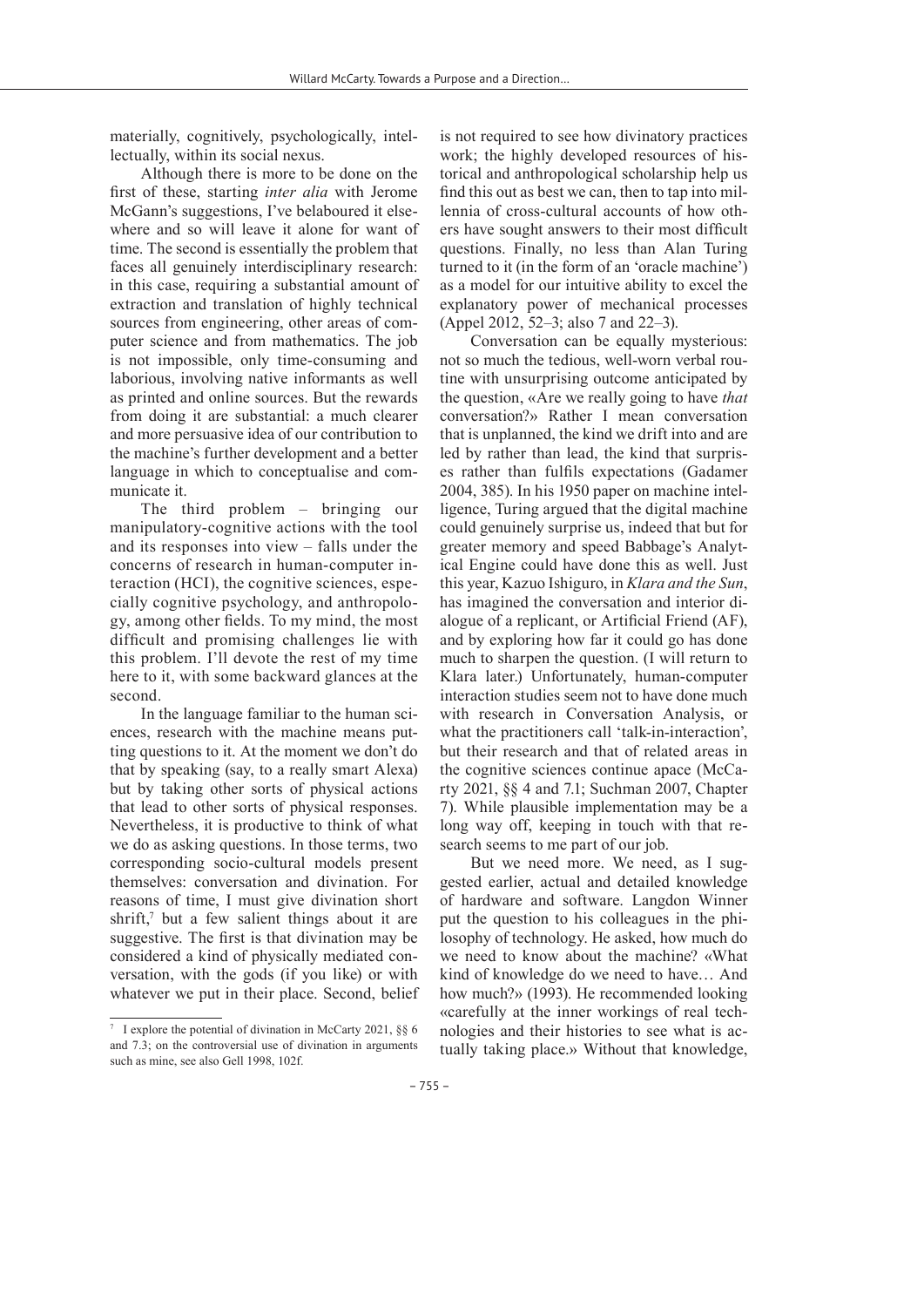it seems to me, we cannot speak with authority about the digital machine and its possibilities for the human sciences and beyond. Without it we cannot understand fully what we are doing.

Historian Timothy Lenoir notes the difficulties and suggests that we attempt «to get inside the technology and use it for our own purposes» but also warns us away from «examining the metaphoric use of technology in science fiction, film, print media, and ad campaigns» (Lenoir 2007, 210). The defining imperative of our field, it seems to me, is to do both: that we bring both together in a field of relations, together with whatever the other human sciences can contribute. Fifty years ago, in *Science and Technology in Art Today*, anthropologist Jonathan Benthall suggested why this assembly is so important for the conversational problem I have raised. «The essence of most computer jokes», he observed, «is that, wherever we choose to assign the computer in the 'social' hierarchy, as slave or oracle or working-partner, *its anomalous nature will assert itself*.*»* (1972, 46, my emph.) Its no-name uncanny manifestations signal a fault of conception or engineering only if we set imitation of the human as our goal. Otherwise, in circumstances of research, these defamiliarising phenomena are the very means of discovery.

If I'm right about this, then we need even more help, this time from those at the coalface, to get to the causes of that anomalous nature. For example, as a starting point I refer you to American engineer Jim Keller's first interview by Lex Fridman on YouTube.8 Among other things, Keller describes how non-deterministic behaviours at the microchip level are exploited for maximum processing speed but controlled to produce the deterministic results on which so much depends. Since the mid 20<sup>th</sup> Century, when mathematician John von Neumann worried about how digital processes could produce reliable results from unreliable components (as the human brain does far better than our most sophisticated machines),<sup>9</sup> extravagant hardware and software engineering

have shaped the unruly behaviour of physical electronics to produce closest possible approximation to the ideal machine, that is, the one we imagine that we have. Much to admire there. But to my mind the important realisation for the future – and here I step out onto thin ice – is that this control of non-deterministic behaviour is *tuneable*. 10

I spoke earlier about weeding out bad ideas. Among the most persistent of these is the notion that the computer is a machine in the 'precomputational' sense:<sup>11</sup> one that (to quote Ada Lovelace's well-known dictum) «can do [only] whatever we know how to order it to perform» (Menabrea 1843, 722). In 1955 Grace Hopper declared that, «The computer is an extremely fast moron… [that] will, at the speed of light, do exactly what it is told to do – no more, no less».12 From then until now, the term 'fast moron', its variants and the precomputational image it evokes have given debilitating reassurance to the frightened, namely, that the digital machine cannot outsmart us.13 Herbert Simon pointed out in 1960 that the image of the machine as rote follower of instructions is «intuitively obvious [and] indubitably true,» but «supports none of the implications that are commonly drawn from it».<sup>14</sup> Thus we wrongly infer that *how* the computational machine carries out its instructions is predetermined and that the surprise which I talked about earlier is a trivial matter of human error, stupidity or forgetfulness. Two features of the machine nullify this assumption: conditional interactions among components and stimuli external to it (cf. Wegner 1998, 318); two others, mnemonic capacity and speed, take those to a new level.

<sup>8</sup> https://www.youtube.com/watch?v=Nb2tebYAaOA (3/10/21).

<sup>9</sup> von Neumann 1963/1956; cf. Pippenger 1990; Borkar 2005.

<sup>&</sup>lt;sup>10</sup> I say nothing about the intriguing promise of quantum computing here; see Bernhardt 2019; Pakin and Coles 2019.

<sup>&</sup>lt;sup>11</sup> Minsky in McCorduck 2004, 86.

<sup>&</sup>lt;sup>12</sup> Hopper 1955, 1. At the time she worked for IBM. Following McCorduck's allegation that IBM promulgated the meme of the moronic computer (note 13), it is tempting to speculate that Hopper was following a corporate directive.

<sup>&</sup>lt;sup>13</sup> In addition to Hopper 1955, quoted above, note Clarke 1999, 195; all editions of Drucker's *The Effective Executive* from 1967 up to 2017 repeat it; and McCorduck 2004, 151, 187, 202. I have counted more than 30 such statements, almost all of which come from supposedly authoritative sources – including an IBM computer manual (Andree 1958, 2, 106).

<sup>&</sup>lt;sup>14</sup> Simon 1977/1960, 67, quoted and discussed in McCarty 2020, 222f.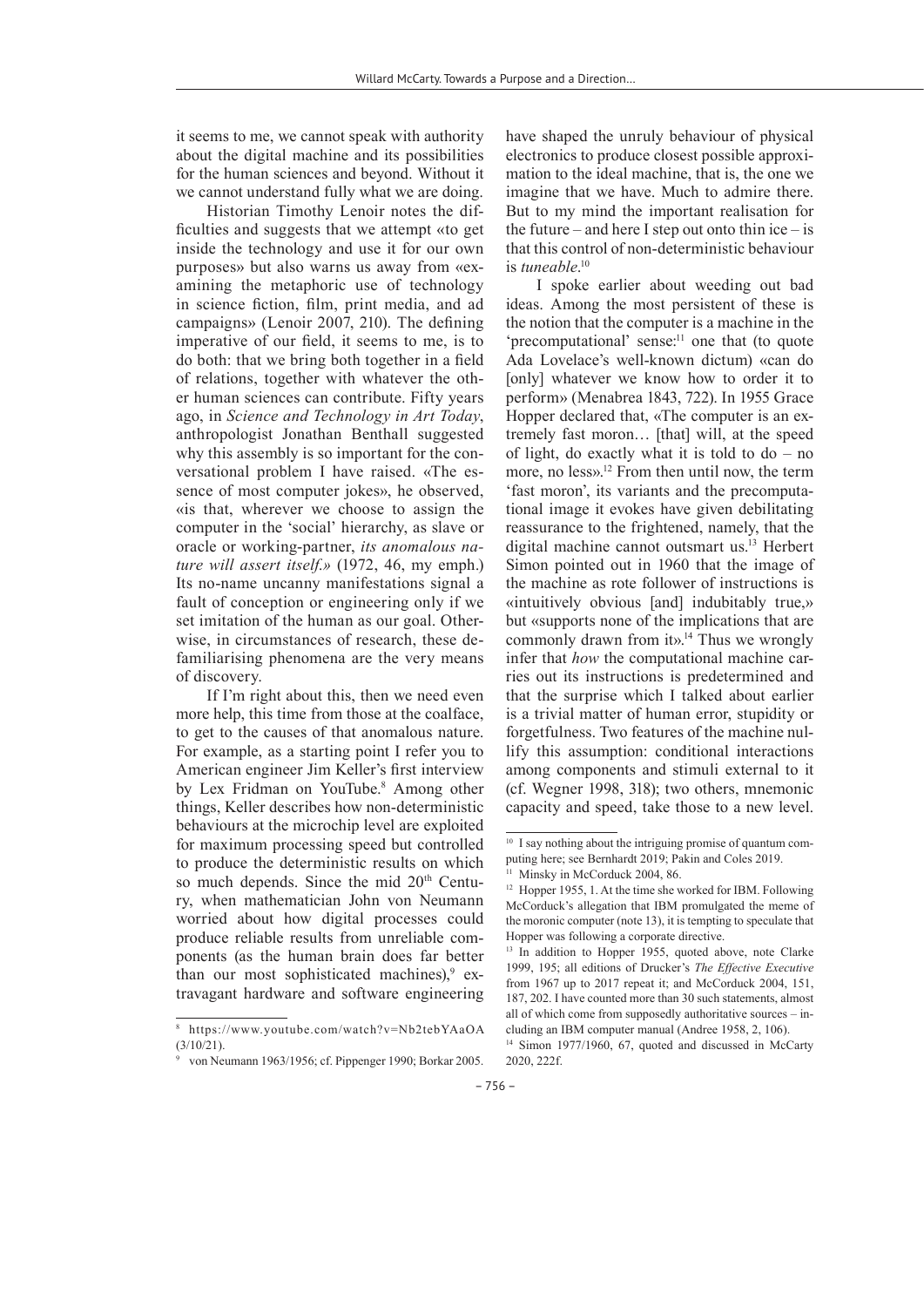Lovelace in fact suggested that limiting surprise to trivial causes is a mistake when (as many who have quoted her dictum overlook) she went on to write that the recombinatorial potential of Babbage's Engine, hence of our own, would throw new light on «the relations and nature of many subjects,» leading to more profound investigation of them (Menabrea 1843, 721, 723). Undervaluing the intellectual potential of combinatorics impoverishes us, as any combinatorial mathematician will tell you.15

It does so because from the mathematics of the combinatorial art at speed and with capacity the machine gains *complexity*. 16 In simplest terms, a complex system is one in which interaction among components predominates over a governing set of rules so that surprising behaviours emerge. A tropical rainforest's ecosystem, with an «almost endless variety of species» in constant development and rapid evolution, is an example.17 Complexity Theory is wild stuff, not for the faint-hearted; asked for a definition, experts will often retreat to an «I know it when I see it» defence.<sup>18</sup> But for now we need only this: that as we proceed from the strictly linear and rule-governed (which, in fact, is very hard to find) toward the increasingly unpredictable, we reach a point of potentially innovating randomness. Complexity theorists call this «*the edge of chaos*».<sup>19</sup> Questions and qualifications crowd in, however. First is what is meant by 'random', for which I propose, 'beyond our ability to anticipate' (McCarty 2021, 330–2); second, our relation to the random stimuli, particularly how they affect us and what we do with them; third, how generation of these stimuli is tuned. I will return to these questions at the end.

Up to this point I have approached our common ground mostly from the side of the machine. I've done so because, as I suggested, our discipline has downplayed technical knowledge of the physical device and its sciences – the 'digital' in 'digital humanities', the mathematics in 'algorithm'. But then, as I said, the metaphoric has to be an equal player. For that reason, I now turn to three literary ways of thinking about the machine in its field of relations, and, to bring us up to date, take up the unavoidable subject of artificial intelligence. In our terms, as I interpret them, AI's central problem of knowledge became clear quite early. The most succinct statement of it I know is from a book review by the pioneering systems scientist Sir Charles Geoffrey Vickers on the social impact of the computer: in his words, «how playing of a role differs from the application of rules which could and should be made explicit and compatible» (Vickers 1971). Fifty years on, this remains a fair statement of the epistemological problem Ishiguro takes up with his Klara – a 'machine who thinks', as Pamela McCorduck would say.

Among her artificial kind, Klara distinguishes herself by the ability to construct her world from observations. She is not the most up-to-date model of her kind, we are told, but (the shop manager remarks when selling Klara) «her appetite for observing and learning… [and] ability to absorb and blend everything she sees around her is quite amazing. As a result, she now has the most sophisticated understanding of any AF in this store» (Ishiguro 2021, 42). Much later, after the sale, her owner's father, Paul, raises the question of artificial intelligence (though Ishiguro never uses this term): whether a machine of finite states can stretch beyond her finitude. Paul asks Klara whether she thinks there is a «human heart… in the poetic sense… Something that makes each of us special and individual» (218). Klara imagines this 'heart' to be like a house with many rooms. Paul asks, what if there are indefinitely many rooms, one within another within another, and so on. To this conundrum of infinite regress, of «turtles all the way down»,<sup>20</sup> Klara responds that the human heart «must be limited. Even… in the poetic sense,» she declares, «there'll be

<sup>&</sup>lt;sup>15</sup> See esp. Berge 1971/1968. The English version adds a valuable Foreword by Gian-Carlo Rota.

<sup>&</sup>lt;sup>16</sup> Simulation is the area of computational research in which complexity has been developed to a considerable extent; see esp. Lenhard 2019, also McCarty 2019 and Mago and Dabbaghian 2014 for examples.

<sup>&</sup>lt;sup>17</sup> This is John Holland's opening example (Holland 2014).

<sup>18</sup> Jervis 1998, 5f; also, Miller and Page 2007, 3f.

<sup>19</sup> Waldrop 1992, 12 and Chapter 6; Langton 1992.

<sup>20</sup> This refers to a very old story of unknown origins; see https://en.wikipedia.org/wiki/Turtles\_all\_the\_way\_down (2/5/21) and the version in Geertz 1973, 28f. On the implicit point of Ishiguro's regress, see Gell 1998, 147–8.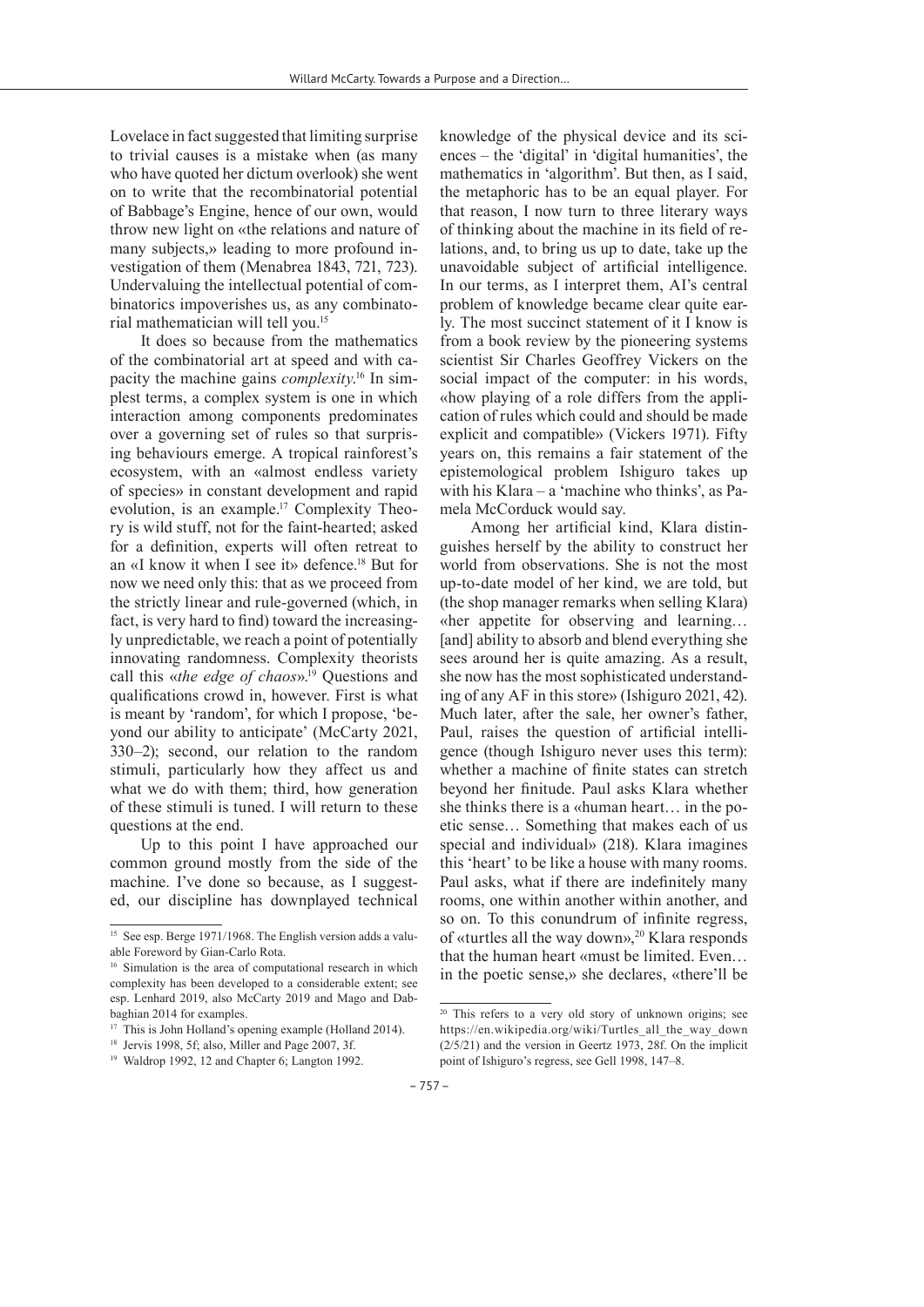an end to what there is to learn.» (219) And so, at the novel's end, having served her purpose to the letter, Klara is discarded, abandoned in a scrapyard (301–7).

My second example is Steven Millhauser's late twentieth-century short story «The new automaton theatre» (1999). Millhauser imagines a small German city in which everyone from birth is under the spell of the human-like automata that their master craftsmen make. These automata are, the narrator says, «carried by our masters to a pitch of brilliance unequalled elsewhere and unimagined by the masters of an earlier age… [they are] the source of our richest and most spiritual pleasure.» (76) Suddenly, after a long, unexplained absence, the greatest craftsman of them all, Heinrich Graum, returns with radically new ideas. He devises then stages performances of an utterly new kind of automata, ones that do not imitate the human but who have «grown conscious of themselves… a new race… [with] lives parallel to ours but are not to be confused with ours.» (94) These strange automata are thus not creatures lingering in Masahiro Mori's well-known and much explored «uncanny valley» (Mori 2012/1970); they are profoundly, shockingly, differently, intentionally themselves. «The old art flourishes…» the narrator concludes, «but something new and strange has come into the world. We may try to explain it, but what draws us is the mystery. For our dreams have changed.» (95)

With my third and last example, as promised, I take up Italo Calvino's remarkably insightful lecture from the mid twentieth century, «Cybernetics and Ghosts», on the relation of the digital machine to writing and to literature.21 I skip the «two routes» his argument follows to get to his fundamental question: how is it that the new (or, better, the un-realised) can arise within the constraints of language and literary traditions? Abbreviating as much as I dare, this is his response:

Literature is a combinatorial game that pursues the possibilities implicit in its own material, independent of the personality of the poet, but it is a game that at a certain point is invested with an unexpected meaning… [that] has slipped in from another level... The literature machine can perform all the permutations possible on a given material, but the poetic result will be the particular effect of one of these permutations on a man endowed with a consciousness and an unconscious, that is, an empirical and historical man. It will be the shock that occurs only if the writing machine is surrounded by the hidden ghosts of the individual and of his society. (Calvino 1986/1967, 22)<sup>22</sup>

Like, but differently than, the digital machine Lovelace described a century before him, Calvino makes no claim for the writer's absolute originality, rather that (in Lovelace's words) «in so distributing and combining the truths and the formulae… the relations and the nature of many subjects… are necessarily thrown into new lights, and more profoundly investigated.» (Menabrea 1843, 722) Thus Calvino, with Claude Lévi-Strauss explicitly in mind, has his «storyteller of the tribe… [continue] imperturbably [making] his permutations of jaguars and toucans until the moment comes when one of his innocent little tales explodes into a terrible revelation…»

So then, in conclusion, what is the lesson here? It comes in two flavours, pragmatic and metaphysical.

For the pragmatic, I summon historian Michael Mahoney's advice from the recent history of technology: to get ourselves «into the driver's seat», then to ask, with intention to commit, what we want to do and what we are willing to spend to do it (2003, 122). Driving, or giving effective advice to the driver, I've argued,

<sup>&</sup>lt;sup>21</sup> Note Calvino's explicitly credited sources: Propp, Lévi-Strauss and the Russian Formalists (1986/1967, 5, 6); «Shannon, Weiner, von Neumann, and Turing» (8); see also Duncan 2012; Ricci 2001: 18f.

<sup>22</sup> … la letteratura è sì gioco combinatorio che segue le possibilità implicite nel proprio materiale, indipendentemente dalla personalità del poeta, ma è gioco che a un certo punto si trova investito d'un significato inatteso… ma slittato da un altro piano… La macchina letteraria può effettuare tutte le permutazioni possibili in un dato materiale; ma il risultato poetico sarà l'effetto particolare d'una di queste permutazioni sull'uomo dotato d'una coscienza e d'un inconscio, cioè sull'uomo empirico e storico, sarà lo shock che si verifica solo in quanto attorno alla macchina scrivente esistono i fantasmi nascosti dell'individuo e della società. (Calvino 1980/1966, § 4)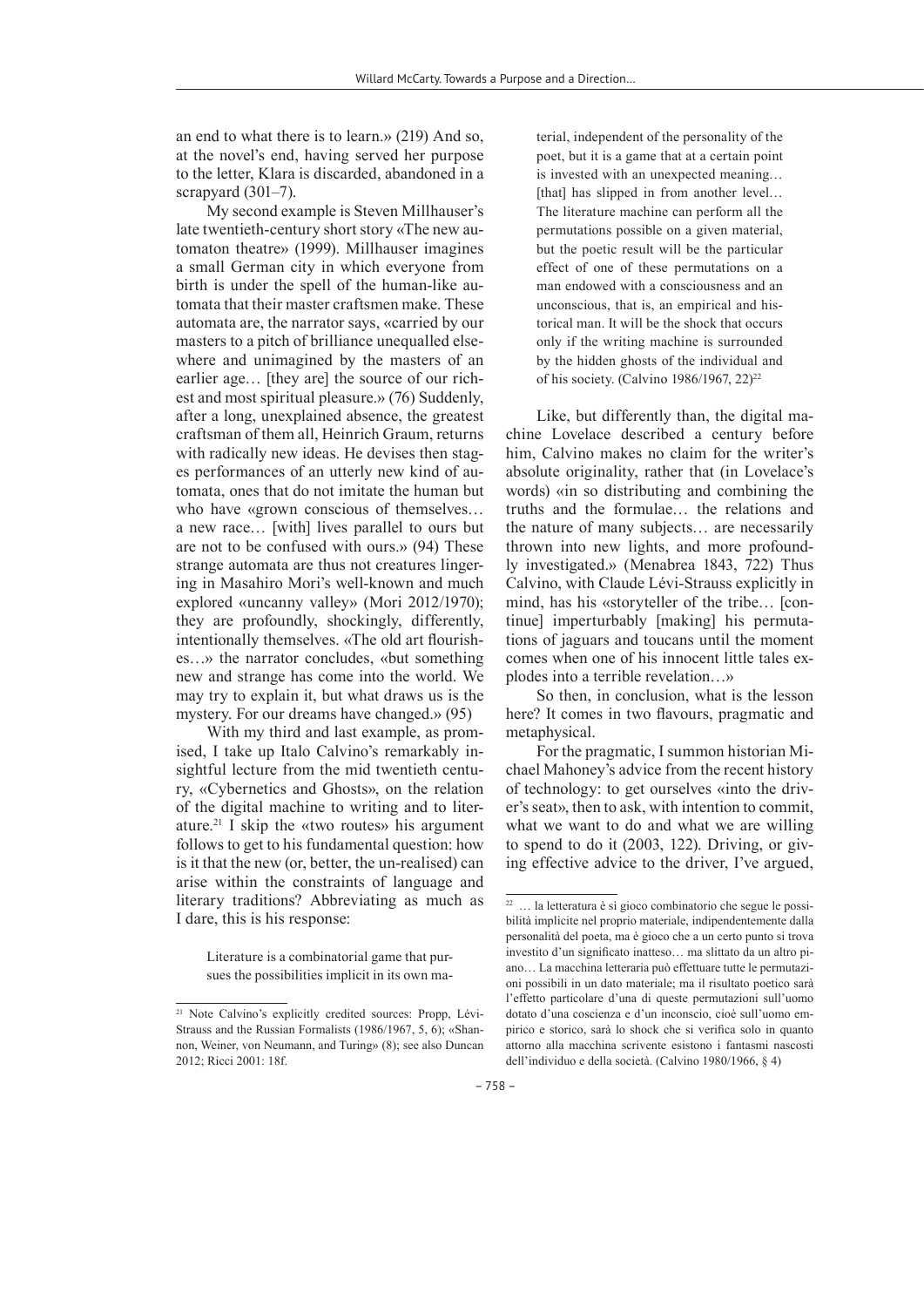requires technical knowledge and the insight that comes from it. Such knowledge not only focuses desire but awakens it, brings to the fore such exercises of the imagination as I've briefly presented. These, and much more of them, and not only literary ones but also the artistic, musical and however expressive, are likewise the tools of our craft. Their applicability is possible because the technologies we play with, though many forget or ignore this, are of the human sciences already, waiting for greater realisation under knowledgeable hands.

For the metaphysical I turn to the Preface of Terry Winograd and Fernando Flores's *Un-* *derstanding Computers and Cognition* (1987). «All new technologies», they write there,

develop within the background of a tacit understanding of human nature and human work. The use of technology in turn leads to fundamental changes in what we do, and ultimately in what it is to be human. We encounter the deep questions of design when we recognize that in designing tools we are designing ways of being. (xi)

There you have it: what ways of being do we want to open for ourselves?

#### **References**

Andree, R. V., 1958. *Programming the IBM 650 Magnetic Drum Computer and Data-Processing Machine*. New York: Henry Holt and Company.

Appel, A.W., 2012. *Alan Turing's Systems of Logic: The Princeton Thesis*. Princeton: Princeton University Press.

Benthall, J., 1972. *Science and Technology in Art Today.* London: Thames and Hudson.

Berge, C., 1971/1968. *Principles of Combinatorics*. New York: Academic Press.

Bernhardt, C., 2019. *Quantum Computing for Everyone*. Cambridge MA: MIT Press.

Borkar, S., 2005. «Designing reliable systems from unreliable components: The challenges of transistor variability and degredation». *IEEE Micro*, November-December.

Calvino, I., 1986/1967. «Cybernetics and Ghosts». In Patrick Creagh, trans., *The Uses of Literature*. San Diego CA: Harcourt Brace & Company. pp. 3–27.

Calvino, I., 1980/1966. «Cibernetica e fantasmi (Appunti sulla narrative come processo combinatorio)». *Una pietra sopra.* 164–81. Torino: Einaudi.

Clarke, A. C., 1999. «The Obsolescence of Man». In *Profiles of the Future. An Inquiry into the Limits of the Possible*. London: Victor Gollancz, 1999. pp. 193–206.

Dening, G., 1998. *Readings / Writings*. Melbourne: Melbourne University Press.

Drucker, P. F., 1967. *The Effective Executive*. New York: Harper & Row.

Duncan, D., 2012. «Calvino, Llull, Lucretius: Two Models of Literary Combinatorics». *Comparative Literature* 64.1: 93–109

Frye, N., 1957. *Anatomy of Criticism: Four Essays.* Princeton NJ: Princeton University Press.

Gadamer, H.-G., 2004. *Truth and Method*. 2nd edn. Trans. Joel Weisenheimer and Donald C. Marshall. London: Continuum.

Geertz, C., 1973. «Thick Description: Toward an Interpretive Theory of Culture». In *The Interpretation of Cultures: Selected Essays*. 3–30. New York: Basic Books.

Gell, A., 1992. «The Technology of Enchantment and the Enchantment of Technology». In J. Coote and A. Shelton, eds., *Anthropology, Art and Aesthetics.* Oxford: Clarendon Press. pp. 40–67.

Gell, A., 1998. *Art and Agency: An Anthropological Theory.* Oxford: Clarendon Press.

Hamming, R., 1968. «One Man's View of Computer Science». 1968 Turing Award Lecture. *Journal of the Association of Computing Machinery* 16.1: 3–12.

Holland, J. H. 2014. *Complexity, A Very Short Introduction.* Oxford: Oxford University Press.

Hopper, G. M., 1955. *Automatic Coding for Digital Computers*. A talk presented at the High Speed Computer Conference, Louisiana State University, 16 February 1955. Remington Rand. http://www.bitsavers.org/pdf/univac/HopperAutoCodingPaper\_1955.pdf (3/10/21).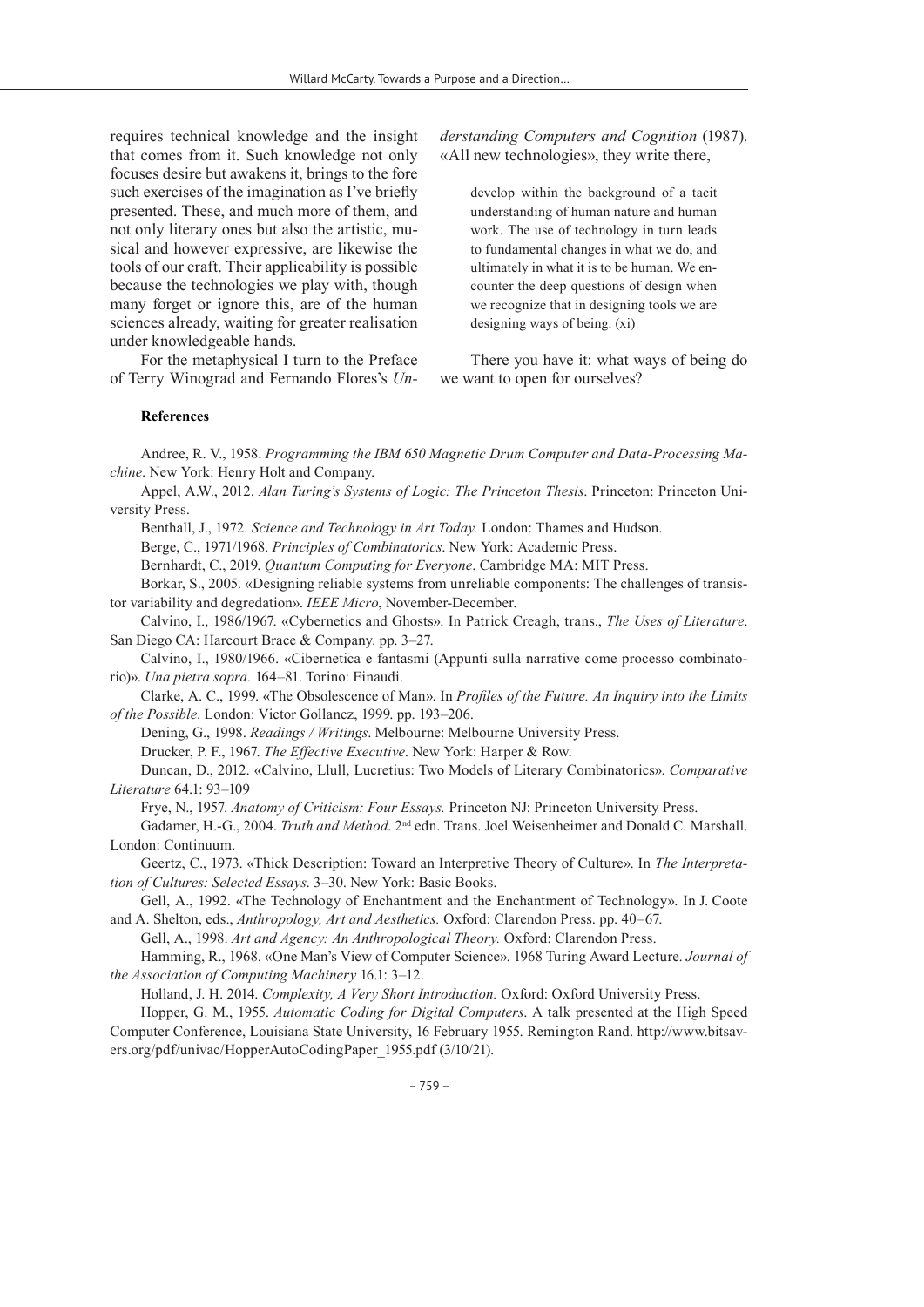Ishiguro, K., 2021. *Klara and the Sun: A Novel*. New York: Alfred A. Knopf.

Jervis, R., 1997. *System Effects: Complexity in Political and Social Life.* Princeton: Princeton University Press.

Langton, C. G., 1992. «Life at the Edge of Chaos». In Christopher G. Langton, Charles Taylor, J. Doyne Farmer and Steen Rasmussen, eds., *Artificial Life II*. Proceedings of the Workshop on Artificial Life held February, 1990, in Santa Fe, New Mexico. Redwood City CA: Addison-Wesley. pp. 41–91.

Lenhard, J., 2019. *Calculated Surprises: A Philosophy of Computer Simulation*. New York: Oxford University Press.

Lenoir, T., 2007. «Techno-Humanism: Requiem for the Cyborg». In Jessica Riskin, ed., *Genesis Redux: Essays in the History and Philosophy of Artificial Life.* Chicago: University of Chicago Press. pp. 196–220.

Lloyd, G. E. R. and A. Vilaça, eds., 2020. *Science in the Forest, Science in the Past.* Chicago: HAU Books.

Mago, V. K. and V. Dabbaghian, eds. 2014. *Computational Models of Complex Systems*. Cham: Springer International Publishing Switzerland.

Mahoney, M. S., 2003. «The histories of computing(s)». *Interdisciplinary Science Reviews* 30.2: 119–35.

McCarty, W., 2006. «Tree, Turf, Centre, Archipelago – or Wild Acre? Metaphors and Stories for Humanities Computing». *Literary and Linguistic Computing* 21.1: 1–13.

McCarty, W., 2012. «The Residue of Uniqueness». *Historical Social Research* 37.3: 24–45.

McCarty, W., 2014. «Getting there from here. Remembering the future of digital humanities.» Roberto Busa Award lecture 2013. *Literary and Linguistic Computing* 29.3: 283–306.

McCarty, W., 2019. «Modeling the actual, simulating the possible». In Julia Flanders and Fotis Jannidis, eds., *The Shape of Data in the Digital Humanities: Modeling Texts and Text-Based Resources*. London: Routledge. pp. 264–84.

McCarty, W., 2020. «Modeling, Ontology, and Wild Thought: Toward an Anthropology of the Artificially Intelligent». In Lloyd and Vilaça, eds. 2020: 209–36.

McCarty, W., G. E.R. Lloyd and A. Vilaça eds., 2021. *Science in the Forest, Science in the Past II*. Thematic issue of *Interdisciplinary Science Reviews* 46.3.

McCarty, W., 2021. «As perceived, not as known: Digital enquiry and the art of intelligence.» In Mc-Carty, Lloyd and Vilaça, eds. 2021: 325–62.

McCorduck, P., 2004. *Machines Who Think: A Personal Inquiry into the History and Prospects of Artificial Intelligence.* Natick, MA: A.K. Peters, Ltd.

McGann, J., 2004. «Marking Texts of Many Dimensions». In S. Schreibman, R. Siemens and J. Unsworth, eds. *A Companion to Digital Humanities.* Oxford: Blackwell. pp. 198–217.

Menabrea, L. F. 1843. *Sketch of the Analytical Engine invented by Charles Babbage Esq.* Trans. and comm. Lady Ada Lovelace. In Richard Taylor, ed., *Scientific Memoirs selected from the Transactions of Foreign Academies of Science and Learned Academies and from Foreign Journals*. London: Richard and John E. Taylor. pp. 666–731.

Miller, J. H. and S.E. Page, 2007. *Complex Adaptive Systems: An Introduction to Computational Models of Social Life.* Princeton: Princeton University Press.

Millhauser, S., 1999. «The New Automaton Theatre». In *The Knife Thrower and Other Stories.* London: Phoenix House. pp. 76–96.

Minsky, M., 1965. «Matter, Mind and Models». Artificial Intelligence Memo 77 (MAC–M-230), Project MAC, Massachusetts Institute of Technology, March. http://www.bitsavers.org/pdf/mit/ai/aim/ AIM‑077.pdf (3/10/21)

Mori, M., 2012/1970. «The Uncanny Valley». Trans. Karl F. MacDorman and Nomi Kageki. *IEEE Robotics & Automation Magazine*, June: 98–100.

Pakin, S. and P. Coles, 2019. «The Problem with Quantum Computers». «Observations» for 10 June. *Scientific American*. https://blogs.scientificamerican.com/observations/the-problem-with-quantumcomputers/ (3/10/21).

Pelikan, J., 1992. *The Idea of the University: A Reexamination.* New Haven: Yale University Press.